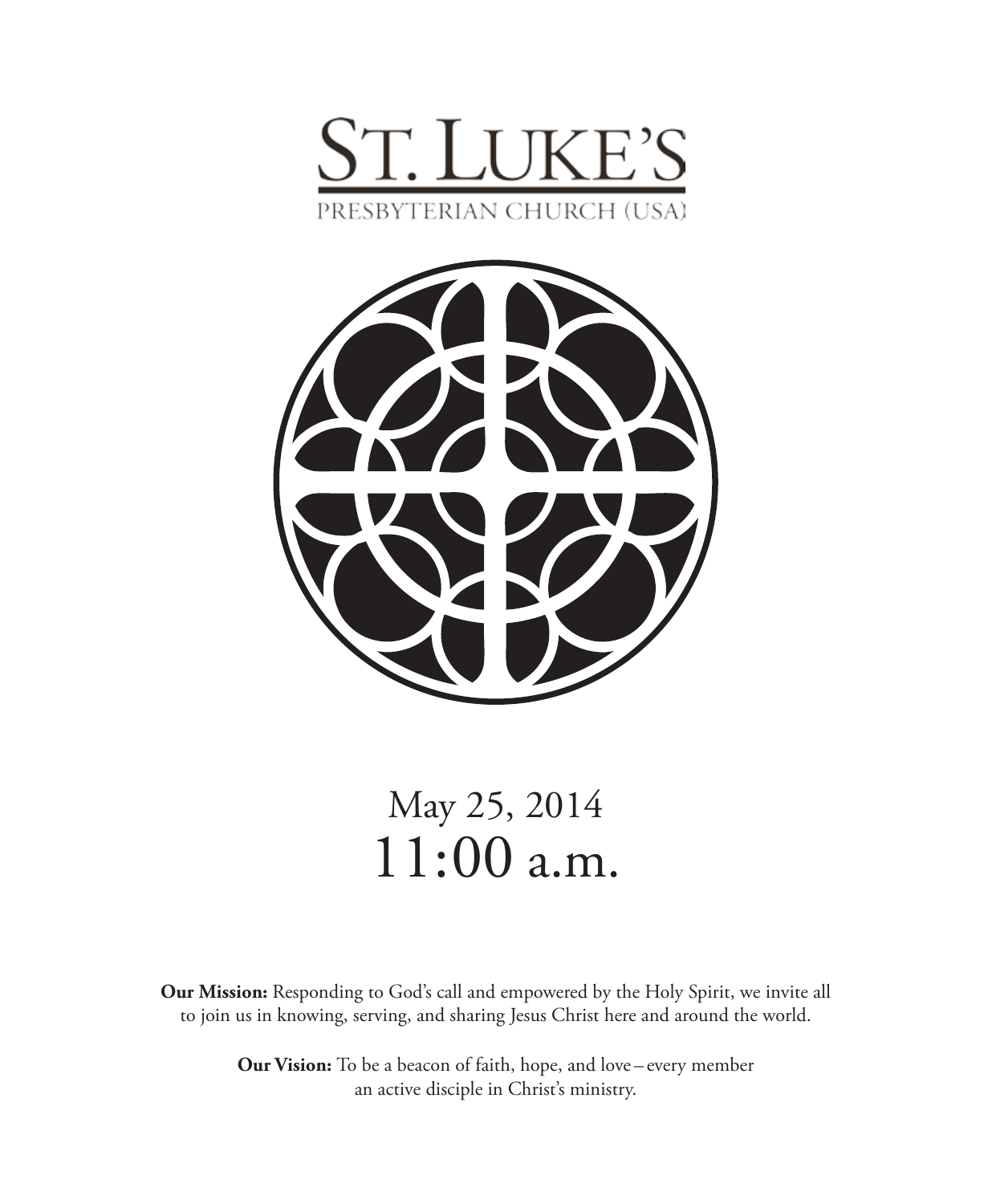

St. LUKE'S Presbyterian Church (USA) 1978 Mt. Vernon Road Dunwoody, Georgia 30338-4617 770-393-1424 www.slpres.org

8:30 a.m. Chapel Communion Service 9:30 a.m. Sunday School 11:00 a.m. Sanctuary Worship Service *Nursery provided for all services and Sunday School*

> OFFICE HOURS' Mon. - Fri., 8:30 a.m. - 4:30 p.m.

Dr. Jason Whitener, Pastor Rev. Shannon Dill, Associate Pastor Rev. Phil Brown, Associate Pastor Dr. E. Moss Robertson, Pastor Emeritus



**That All May Worship:** St. Luke's strives to be a welcoming church for all. Assistive hearing devices, large print hymnals, large print bulletins and pew cushions are available. Please contact an usher for further assistance.

**Parents:** During the worship service, if necessary, the parlor is a comfortable place to be with your child and still see the service. Children's Worship Notebooks and activity sheets are available for all ages on the shelves in the Narthex (Sanctuary lobby). An usher can assist you.

For your convenience, there is a **Family Restroom** located in the hallway of the administrative offices, on the first floor, near the main lobby.

May 25, 2014 • 6th Sunday of Easter Liturgical Color: White *White is used on days we celebrate the redemptive work of Jesus Christ, such as Christmas, Easter and Communion Sundays.* 

*The flowers are given by the Veterans of St. Luke's to the Glory of God, in memory of America's men and women who sacrificed their lives in our nation's wars.*

#### **SERVING TODAY**

#### **Acolytes**

| Thank you to Emma Troha for being the Bell Ringer on 5/18 |
|-----------------------------------------------------------|
|                                                           |
| Chancel GuildTed & Mary Gurrant                           |
|                                                           |
|                                                           |
| Steve & Allison Thornton, Jan Slater                      |
| Continental Breakfast Paula Barbin                        |
|                                                           |
|                                                           |

#### WELCOME, GUESTS!

We are delighted you are worshiping with us! As a guest, you are invited to:

- 1. During the **Celebration of Community**, please print the requested information on the Friendship Pad and pass the Friendship Pad down the pew.
- 2. After the worship service, please join Deacon Jim Giesler, Elder Dave Tharp, and our Pastors in the Narthex (Sanctuary lobby). They will answer questions and provide you with a Guest Packet and a loaf of bread lovingly made by St. Luke's member, Cindy Nunez.
- 3. If you are interested in learning more about St. Luke's or are interested in joining, please contact Jason Whitener: jasonwhitener@slpres.org or 770-393-1424, ext. 223.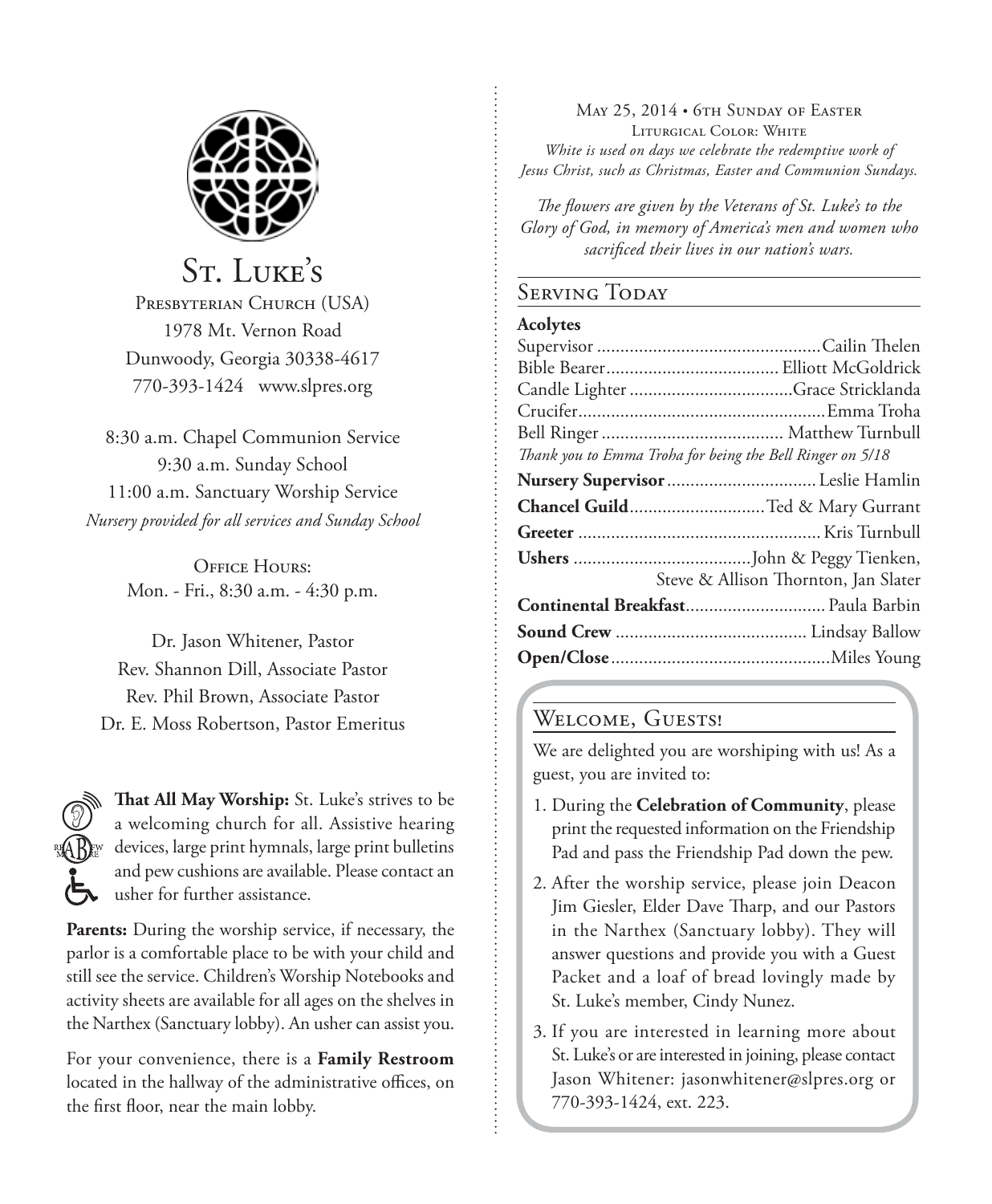#### We Assemble in God's Name

### **In Preparation for Worship**

 Truly You have listened and given heed to the words of our prayers. You have kept us among the living and have not let our feet slip. You have tested and tried us, laid burdens on our backs, and let people ride over our heads. We have gone through fire and through water; yet You have brought us into a spacious place. We enter into the courtyard of Your sanctuary and offer You hearty thanksgiving. Be pleased with our worship that we lay now before You and give heed to our voices as we sing You our praises. Amen.

### **Gathering Prayer of Adoration** Jason Whitener

**Prelude America the Beautiful / arr. lames Koerts** 

# **Call to Worship**  \*

Leader: Come and hear, all you who fear God, and I will tell what the Lord has done for me.

**People: Truly God has listened and given heed to the words of my prayer.**

- Leader: You are blessed, O God, because You have not rejected my prayer, or removed Your steadfast love from me.
- **People: I will come into Your house and pay You my vows, those that my lips uttered and my mouth promised when I was in trouble.**
- **All: Come, let us worship God!**
- Come, Thou Almighty King / ITALIAN HYMN \* Processional Hymn #139

**Celebration of Community**

**Invitation to Confession Confession Confession Confession Confession Confession Confession Confession** 

# **Call to Prayer**  \*

Leader: The Lord be with you. **People: And also with you.** Leader: Let us pray.

*\* Please stand*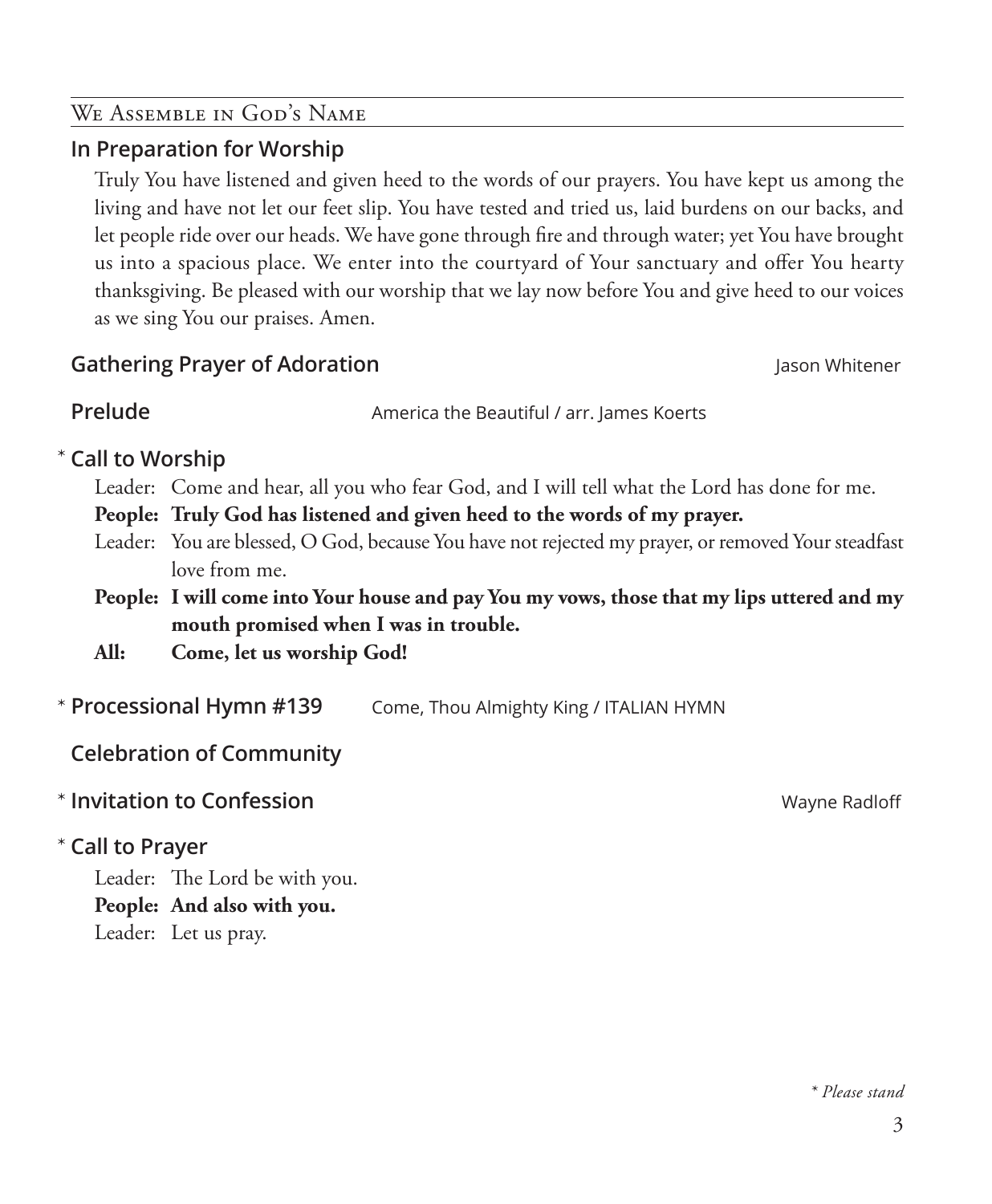# **Prayer of Confession**  \*

 **Merciful God, You pardon all who truly repent and turn to You. We humbly confess our sins and ask Your mercy. We have not loved You with a pure heart, nor have we loved our neighbor as ourselves. We have not done justice, loved kindness, or walked humbly with You, our God. Have mercy on us, O God, in Your loving-kindness. In Your great compassion, cleanse us from our sin. Amen.**

# **Assurance of Forgiveness** \*

# **Gloria Patri** \*

 **Glory be to the Father, and to the Son, and to the Holy Ghost; As it was in the beginning, is now, and ever shall be, world without end. Amen. Amen.**

#### We Hear God's Word Proclaimed

#### **Tell Us Our Story** Catherine Anne Thomas Catherine Anne Thomas

Children are always welcome to stay in worship. However, parents may take your child(ren) to the nursery.

### **Morning Prayer & The Lord's Prayer Morning Prayer** Jan Billions

 **Our Father Who art in heaven, hallowed be Thy name. Thy kingdom come, Thy will be done, on earth as it is in heaven. Give us this day our daily bread; and forgive us our debts, as we forgive our debtors; and lead us not into temptation, but deliver us from evil. For Thine is the kingdom and the power and the glory, forever. Amen.**

|        | <b>New Testament Reading</b>                                                               | Acts 17:22-34 / page 129   | Jan Billions   |
|--------|--------------------------------------------------------------------------------------------|----------------------------|----------------|
|        | Leader: The Word of the Lord.<br>People: Thanks be to God.                                 |                            |                |
|        | <b>New Testament Reading</b><br>Leader: The Word of the Lord.<br>People: Thanks be to God. | 1 Peter 3:13-18 / page 220 | Jason Whitener |
| Sermon |                                                                                            | To an unknown god          | Jason Whitener |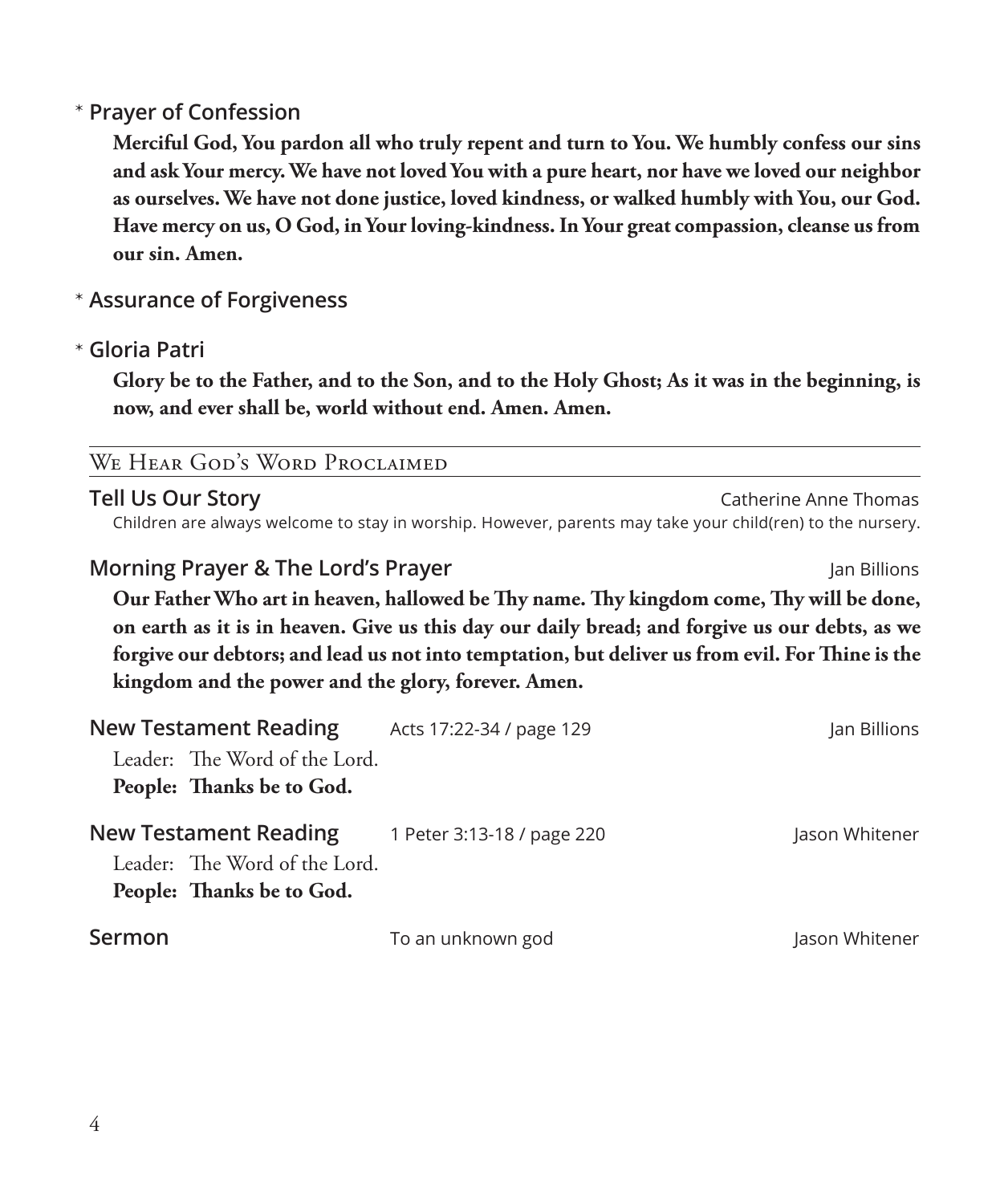#### We Respond to God's Word

# **Affirmation of Faith** The Apostles' Creed \*

 **I believe in God, the Father Almighty, Maker of heaven and earth, and in Jesus Christ, His only Son our Lord; Who was conceived by the Holy Ghost, born of the Virgin Mary, suffered under Pontius Pilate; was crucified, dead, and buried; He descended into hell; the third day He rose again from the dead; He ascended into heaven, and sitteth on the right hand of God the Father Almighty; from thence He shall come to judge the quick and the dead. I believe in the Holy Ghost; the holy catholic church; the communion of saints; the forgiveness of sins; the resurrection of the body; and the life everlasting. Amen.** 

**Offering & Offertory** Blest Are They / David Haas Chancel Choir

 Blest are they, the poor in spirit; theirs is the kingdom of God. Blest are they, full of sorrow; they shall be consoled. Rejoice, and be glad! Blessed are you, holy are you! Rejoice and be glad! Yours is the kingdom of God!

 Blest are they, the lowly ones; they shall inherit the earth. Blest are they, who hunger and thirst; they shall have their fill. Blest are they, who show mercy; mercy shall be theirs. Blest are they, the pure of heart; they shall see God. Blest are they, who seek peace; they are the children of God. Blest are they who suffer in faith; the glory of God is theirs. Blest are you, who suffer hate, all because of me. Rejoice and be glad, yours is the kingdom of God; shine for all to see.

# **Doxology** \*

 **Praise God, from Whom all blessings flow; Praise Him, all creatures here below; Praise Him above ye heavenly host; Praise Father, Son and Holy Ghost. Amen.**

#### **Prayer of Dedication** \*

| WE GO IN GOD'S NAME |                                             |  |  |  |
|---------------------|---------------------------------------------|--|--|--|
| * Sending Hymn #561 | My Country, 'Tis of Thee / AMERICA          |  |  |  |
| $*$ Benediction     |                                             |  |  |  |
| * Postlude          | For All the Saints / arr. Douglas E. Wagner |  |  |  |

**Note:** Thank you to Jill Hudson for directing the Chancel Choir and playing the keyboard today.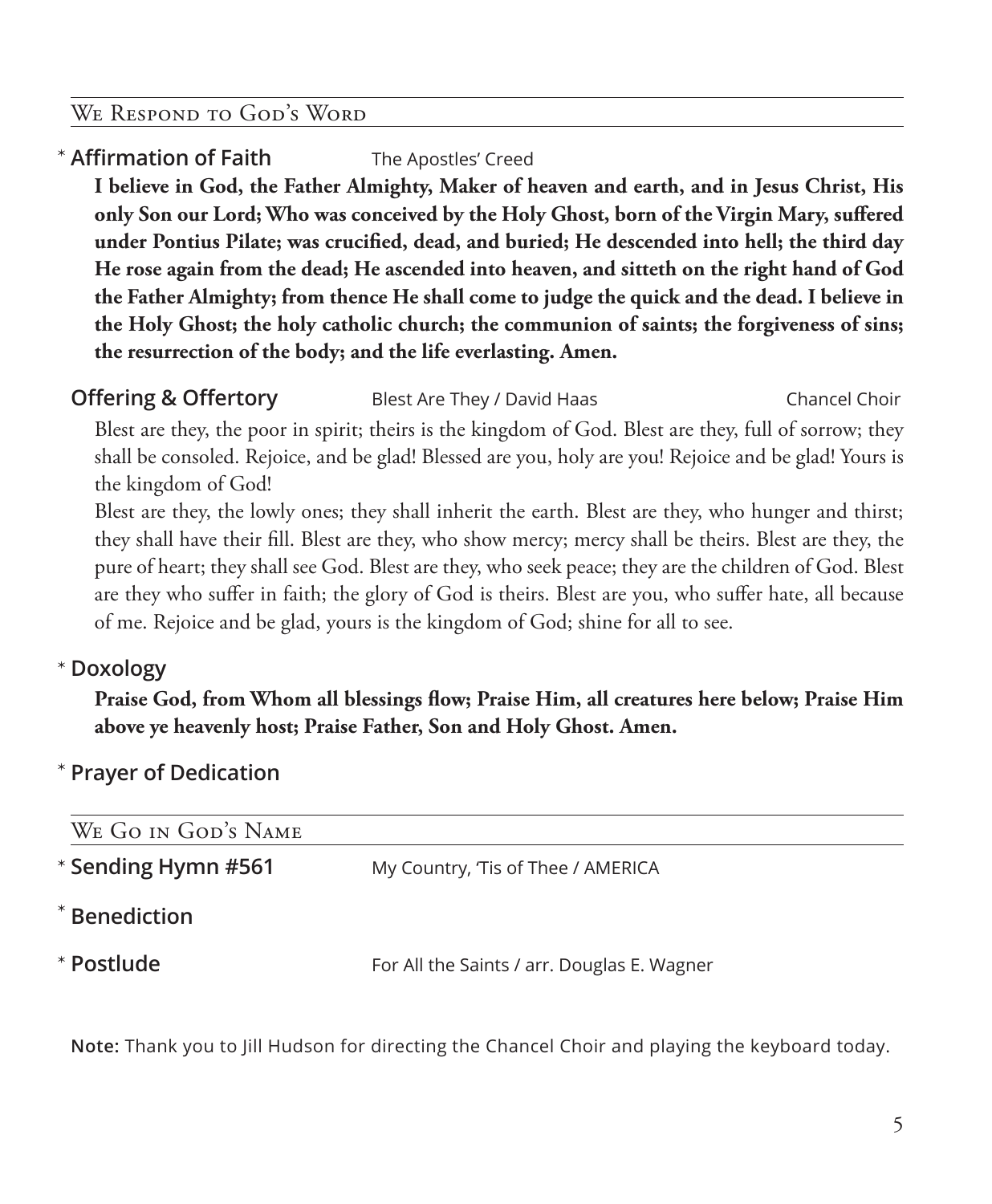#### KNOW

**Class for Newer Members begins Sunday, June 8!** We invite all "newer" members who would like to get to know other members of St. Luke's to join us on Sunday mornings from 9:30 - 10:30 a.m. beginning June 8 in room 230. We will gather for 8 weeks and study *Making Sense of the Christian Faith,* through engaging conversation and exploration of the basic doctrines of the Christian faith. Please contact Shannon Dill (shannondill@slpres.org) with questions. Feel free to invite a friend - see you on June 8th!

**Friday Morning Men's Bible Study:** join us every Fri. for fellowship and Bible study from 6:40-8 a.m. in the Parlor with Dave Elkins.

#### **No Youth Group Today.**

#### **SPLASH! Children's Ministries**

**Contact:** Catherine Anne Thomas, cathomas@slpres.org, 770-393-1424 ext. 228.

#### **Weird Animals** June 9-12, 9:15-12:30

Our vacation bible school theme for this summer is "Weird Animals" – it's all about God's one-of-akind love, and it's going to be great! We still need helpers in a number of different areas. **Campers and volunteers should register online: www. slpres.org.**

**Pick a Snack from our Tree!** Our Vacation Bible School leadership is requesting contributions for our "Critter Café," a learning and eating station that ties our daily snack back to the Bible Point. Our snack leaders have planted a very unusual tree in the main lobby and its branches are heavy with opportunities! Just pick a flower with the item you'd like to contribute, take it home as a reminder, and return it with your item by Sun., June 1. Thank you for feeding our "Weird Animals"!

**Weird Sunday Mornings in June and August, 9:30-10:30 a.m.** First through fifth graders will gather in the Great Hall for "Weird Animal Games," where they will enjoy relays, games, and other contests all related to the animals in God's great creation. Each session ends with a fun Bible learning time in the form of Pictionary, BINGO, trivia, or something even crazier.

"Amazing Animals" (three's, PreK, and K) will gather in Room 120 to explore lots of animals in some of our favorite Bible stories. Don't be surprised if some of them come home with you… donkeys, sheep, ravens, big fish, and even insects await!

Each of these classes will require two adult volunteers each week. If you can help, please sign up on http://goo.gl/uMnk0k and tell us which Sunday and which class, we'll do the rest!

# **Feed Your Herd** and Support St. Luke's VBS! **June 2 - June 9 at Jett Ferry Chick-fil-A**

Tell the cashier you're there to support St. Luke's, and Chick-fil-A will donate 10% to our "Weird Animals" VBS!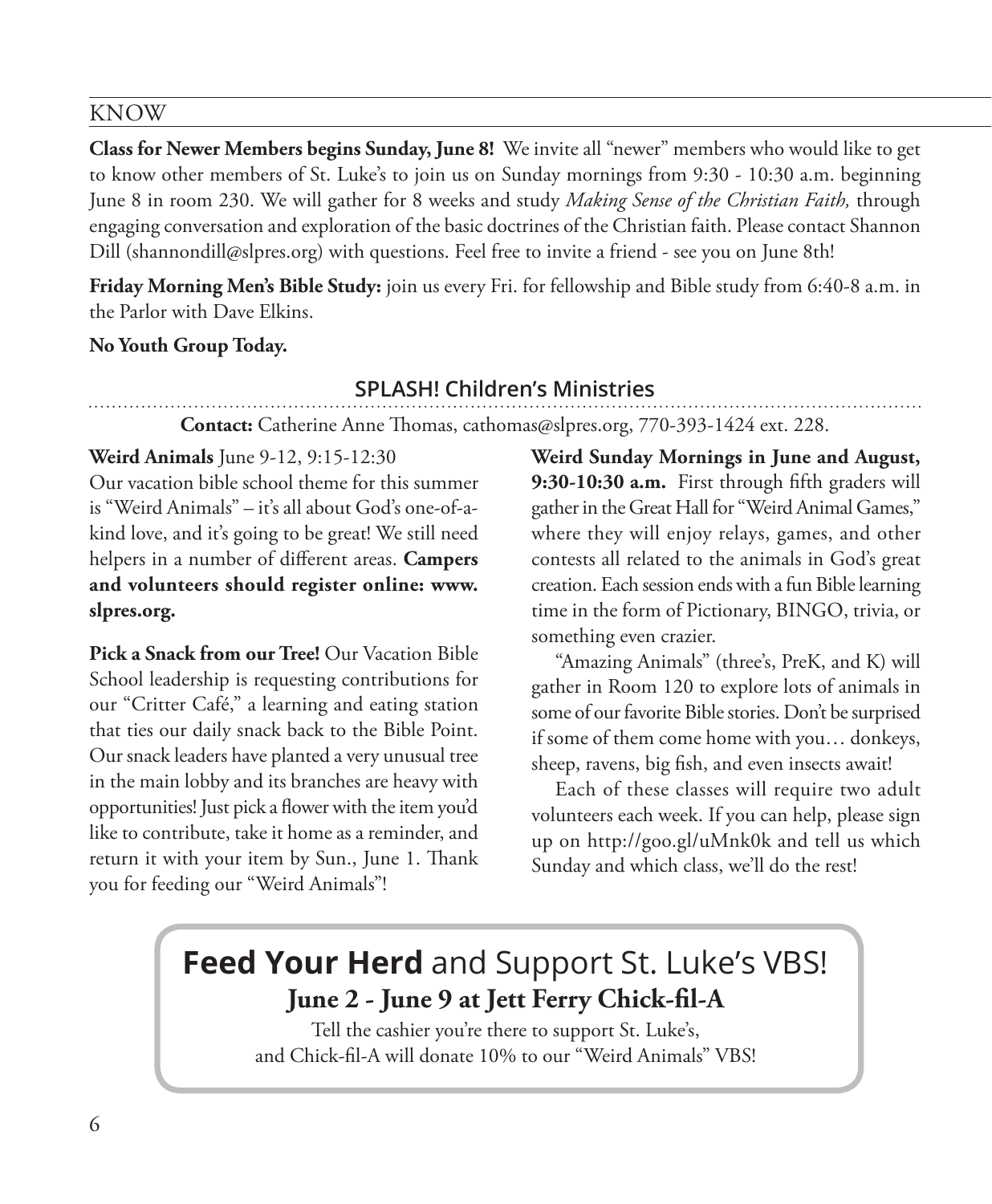# **From the Choir Loft**

**Contact:** Clair Maxwell (clairmaxwell@slpres.org or 770-393-1424 ext. 227).

**Open Choir Sundays:** The Chancel Choir invites you to join us as we sing our final weeks before the summer months. Come to warm up at 10:30 a.m. in the choir room and sing for the 11:00 service on the following Sun. No experience is required to sit in the best seats in the house!

 June 1: If You Search with All Your Heart / Craig Courtney June 8: Love Divine / arr. Warren Angell

**Flag Day Summer Sing** Clair Maxwell is hosting this fun, informal, patriotic musical event for all in celebration of Flag Day on June 14 from 10 am to Noon in the choir room. Join choir members and others from the community singing American music from all genres including 50s, country, Broadway and standards. Refreshments provided. Child care upon request. Contact Clair (info above) for more information.

**Summer Music Sundays:** We are now scheduling music for our summer worship services when the choirs are not singing. Music is needed at both the 8:30 and 11 a.m. services, and all singers and instrumentalists are welcome and appreciated! If you play an instrument in a band or orchestra, take lessons, or can't sing with the choirs during the year, this is your chance to share your gifts with the congregation. Dates are Jun. 15-Aug. 10.

**Pipe Organ Rebuilding:** We are very excited that our sanctuary organ is undergoing a significant rebuilding this summer, thanks to your financial support of the *Foundation for the Future* campaign. Robert Coulter Organbuilders of Atl. has developed an exciting (yet cost effective) design, including a complete renovation of the organ console from analog to digital. This will greatly enhance our sanctuary worship and ensure that our fine instrument continues playing well into the future. Stop by the organ and talk to Clair about the details any Sun. after 11:00 worship.

# **Adult Sunday School (9:30-10:30 a.m.)**

# **Correction: Adult Sunday School Classes are meeting today unless noted otherwise. Contact:** Shannon Dill, shannondill@slpres.org; 770-393-1424 ext. 229.

**The Story of the Bible** (Room 145, The Parlor) Each Sun. includes a 30 min DVD lecture by Dr. Luke Timothy Johnson, followed by class discussion.

# **F.I.N.C.H** \*\*\* no meeting today, May 25 \*\*\*

#### **Faith Foundations** (Room 232)

We are studying the Gospel of Matthew with emphasis on the Church as an earthly manifestation of the kingdom of God.

**Seasons of the Spirit** (Room 231-233) A biblically-based discussion class following the revised common Lectionary.

#### **Soul Food** (Room 235)

Finding Sustenance for Faithful Living: Fellowship, study and discussion on a range of topics related to spirituality in our lives.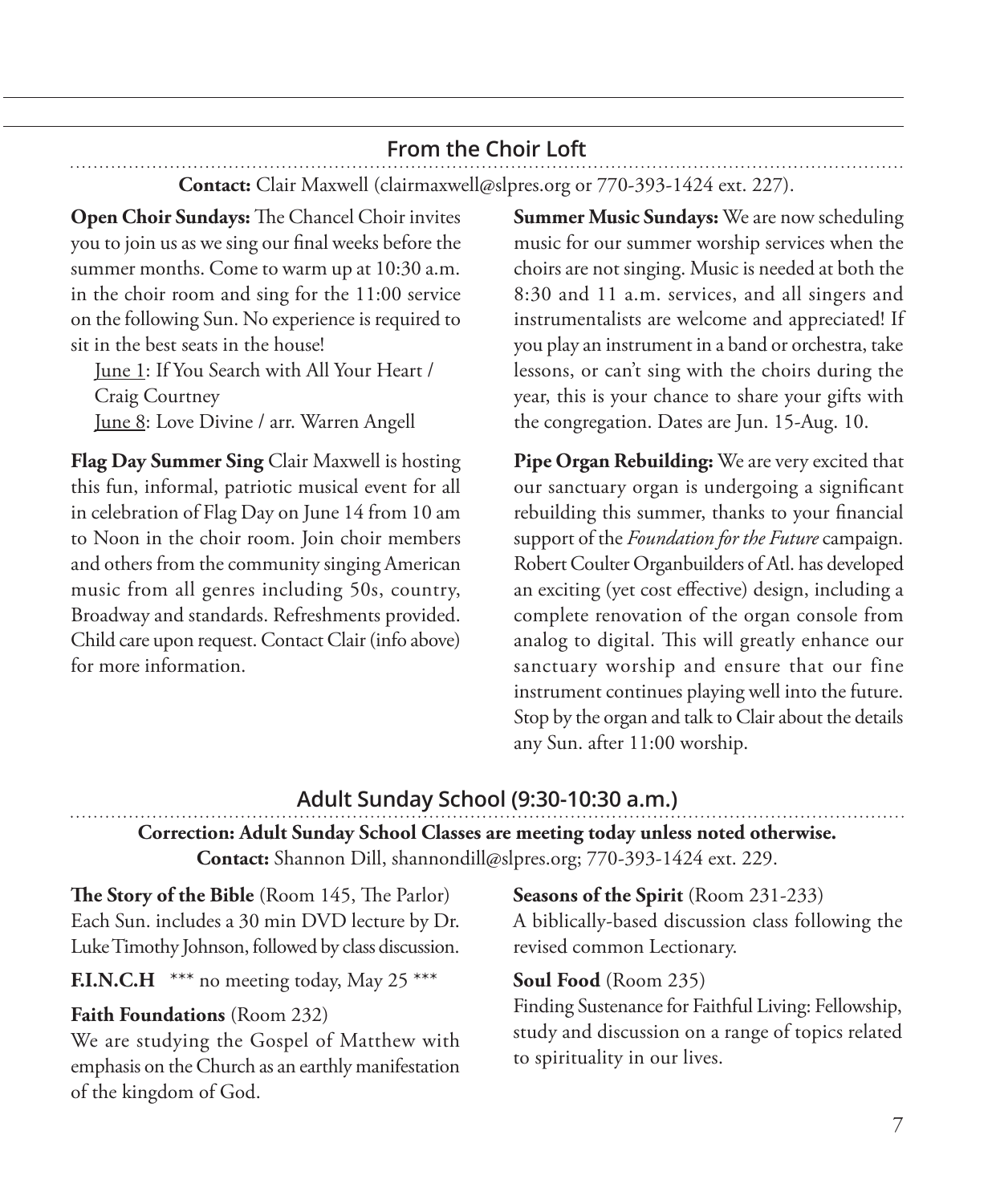#### SHARE

#### **St. Luke's Prayer Room**

Since we began this ministry in 2008, after each worship service a Stephen Minister is available in the prayer room opposite the Chapel to meet with any adult in need of a listening ear. Our team of 17 leaders and ministers share this opportunity. While we feel a very strong bond with this valued piece of "real estate" by no means does it belong only to us! Have you ever considered using the prayer room when you seek time for personal reflection or prayer? In the room you will find carefully selected reading materials, many to take with you. The beautifully lit stained glass promotes a peaceful feeling you might not find elsewhere. While it is exciting to see large groups gathering at St. Luke's for the many programs we offer, how wonderful there is also this space to meet individual needs. We encourage you to seek out this private place for your personal use.

**Summer Mom's Group** Don't let summertime keep you from Christian fellowship, fun and learning! Our popular Moms' Group will meet June 25, July 9, July 16 and July 23. And since it's a group for Moms, we will offer child care and fun activities for the little ones. Come each week or just when you can, but we would appreciate reservations in advance for children. Contact Shannon Dill (shannondill@slpres.org) for more information.

**You can give flowers** for a Sunday worship service in memory or in honor of someone or for a special event. Sign up on the main lobby bulletin board; cost is \$80. Questions? Call Celeste Fischer, 404- 434-8099 or Faye Cashwell, 770-409-1960.

**OWLS (Older, Wiser, Loving Seniors):** Join us on Tues., May 27 at 11:30 a.m. for lunch and fun! *Sentimental Journey*, an acapella barbershop quartet, will provide us with music and entertainment to make us smile and relive those good memories. See you there!

**Christian Music Zumba** is a fun way to get fit!

Thurs. in May: 8-9:00 p.m. Thurs. in June: 7-8:00 p.m. \$6 per class. Contact Chris Wallace: clw7324@ comcast.net or 770-395-7324.

**Tai Chi** for strength, flexibility and balance:

Tues. & Thurs. 12:30-1:30 p.m. \$10 per class. Contact Sam Evans: educcons@ aol.com or 678-650-2399.

**Summer Sundaes are coming!** Every Sunday in July at 6:30 p.m., join the Fellowship Committee at St. Luke's for fellowship and ice cream sundaes! Help our committee today by voting for your favorite ice cream flavor; there is an ice cream container in the lobby to drop in your vote.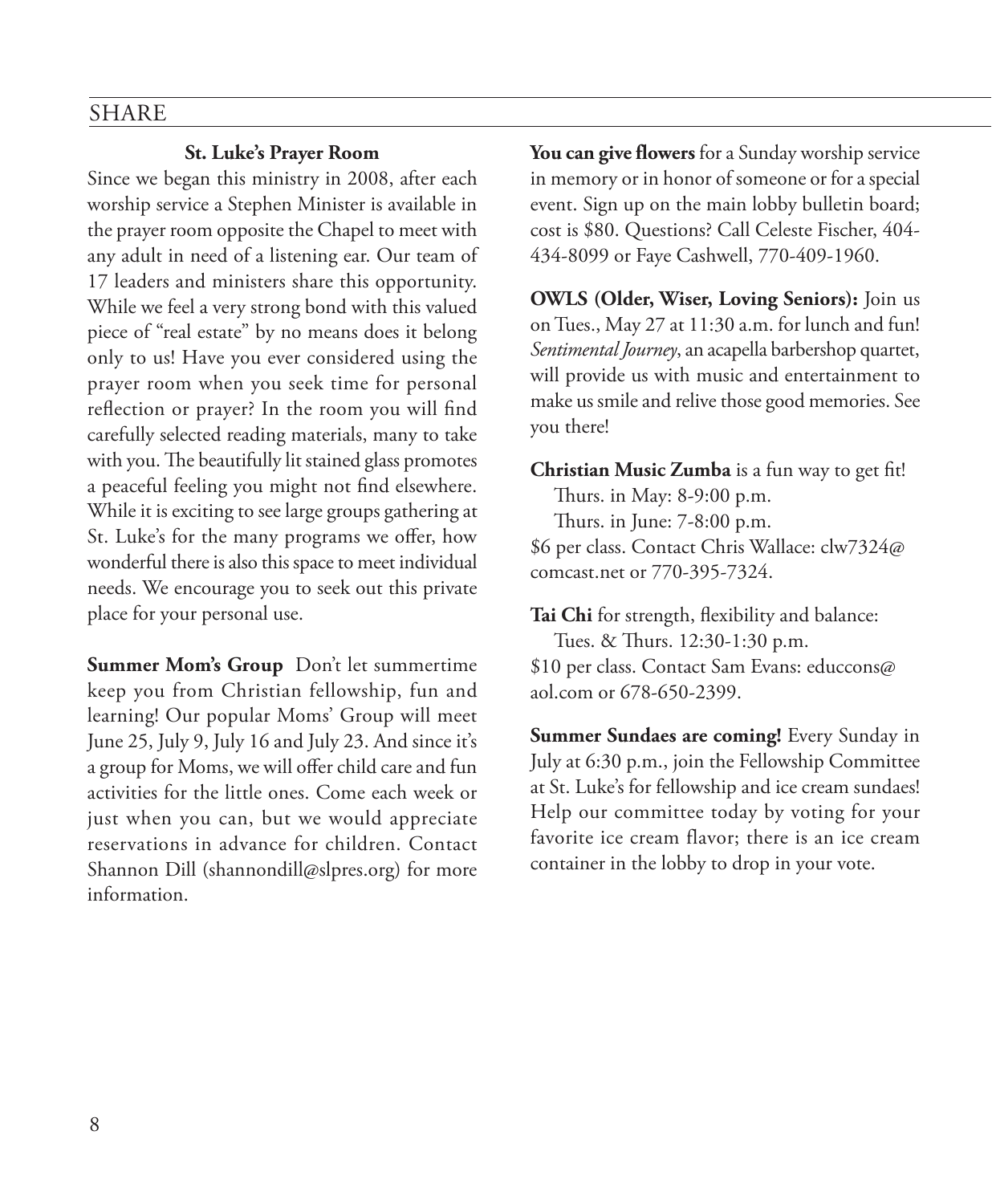#### **Summer Camp Preview!**

Join us this Summer as we explore new adventures while continuing our traditions!

**May 27 - May 30**  Down Under: Adventures in Australia *from Camp Little Saints*

**June 2 - June 5**  Adventures in Art *from Camp Little Saints*

**June 9 - June 12**  Weird Animals Vacation Bible School

**July 28 - August 2**  Act Up! and the Missoula Children's Theatre Camp presents "The Pied Piper"

Visit our website, www.slpres.org for more information on the above camps.

**June 15 - June 20:** Expressions in Motion Dance & Arts Camps (eimdance.com/summer\_camp)

**SporTots** at St. Luke's for the following weeks (sportots.com/slpres/):<br>June 23 - 27 June 30 -

June 23 - 27 June 30 - July 2<br>July 7 - 11 July 14 - 18 July 14 - 18 August 4 - 8 August 11 - 15 August 18 - 22 August 25 - 28

Also, check out the Summer Camp schedule for Calvin Center at www.calvincenter.org.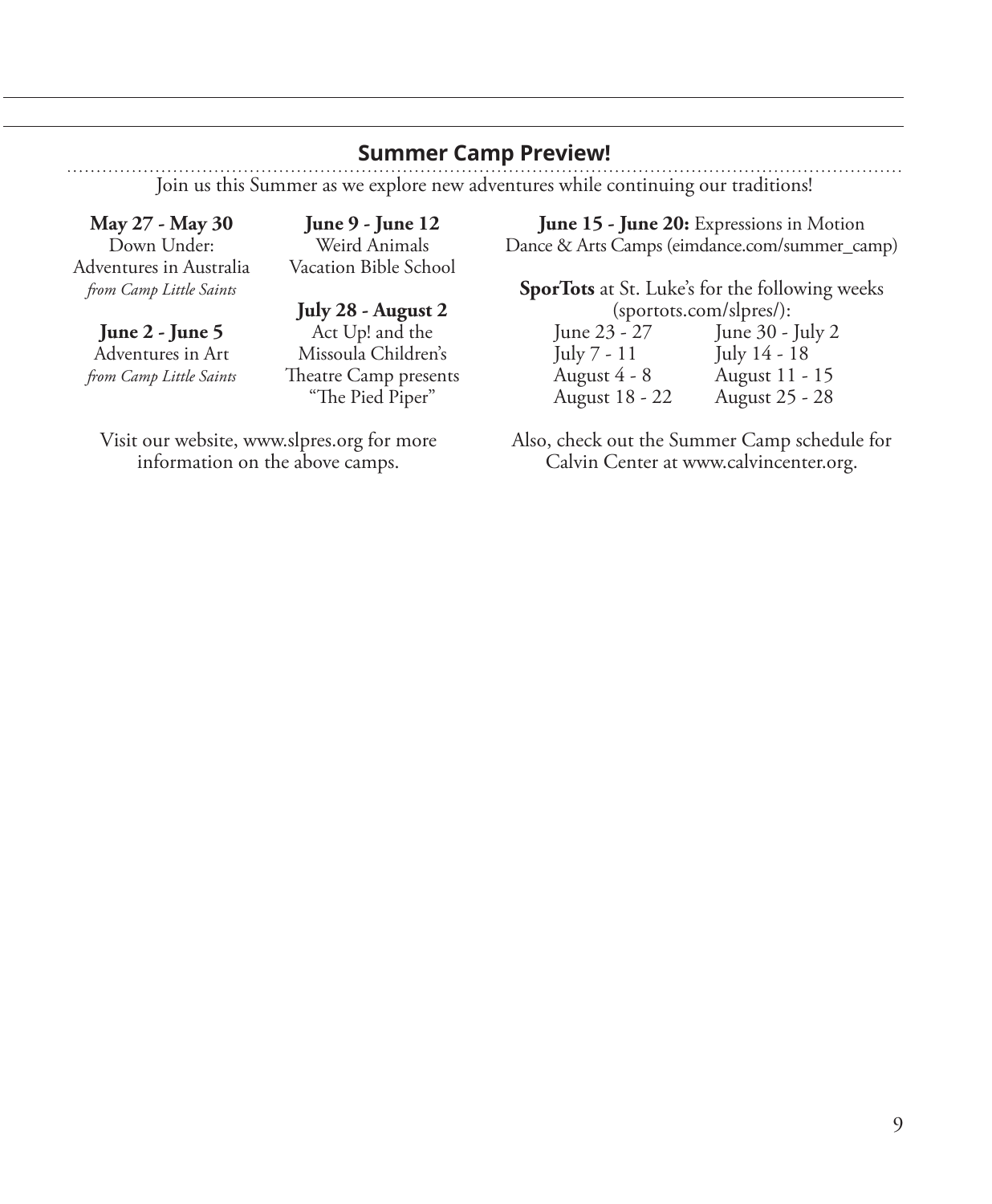# SERVE

**Helping Hands:** Could you use your time and talent to assist someone in the congregation? This ministry matches short term needs (like setting up a computer, driving a member to an appointment, helping change light bulbs) with available resources. If you can help, contact Billy Martin: billybeer214@ yahoo.com / 770-441-0373. If you need the Helping Hands team, contact your Deacon.

**Serve your church with your smile!** There is a need for those willing to serve as greeters (sign up at http://bit.ly/slpcgreet2) or ushers. Questions? Contact John Tienken, 770-394-1104, tienkenj@ gmail.com.

**Volunteers Needed to Provide Dinner:** Interfaith Outreach Home (IOH) provides transitional housing for homeless families; St. Luke's provides and delivers a meal once a month. Reimbursement is budgeted. If your family or group can provide and serve a meal, please put your name on the sign-up sheet on the lobby bulletin board or contact Al Bridges at 770-394-6581.

**Buy Some, Share One:** You can support local food pantries by buying an extra non-perishable item every time you go to the grocery store, and placing your donation in the carts in the main lobby. We alternate our donations monthly to the Interfaith Outreach Home (IOH) and Community Assistance Center (CAC). Your donations make a big difference!

**Prayer Ministry:** Our St. Luke's Prayer Ministry Team is involved in intercessory prayer (praying on behalf of others). If you would like to become a part of the Prayer Ministry Team, contact Paula Barbin, barbin@fulton.K12.ga.us or 678-297-9877.

**Get together for breakfast** here at St. Luke's every Sunday morning and welcome folks as they arrive. If you and your friends could furnish a continental breakfast, we will be glad to reimburse you. Please sign up on http://bit.ly/slpcbrkfst or contact Jay Burton, jburton@mfllaw.com.

**A new ministry:** St. Luke's is a loving and caring church that feels like home to those who participate in the many ministries and programs offered here. However, there are times when a member may become less active at church, and then they find it difficult to reengage. Whatever the circumstances, we want everyone to know that the door is always open! Please contact Shannon Dill (shannondill@ slpres.org) or Jim Giesler (jfgielser@comcast.net) to be included in the training program for this new ministry.

**Looking for a great way to serve your church family?** St. Luke's Meal Ministry provides meals for families or individuals who are recovering from a recent surgery or illness, suffering from the loss of a loved one, or celebrating the birth or adoption of a new baby. If you are interested in delivering a meal to a congregation member or would like more information, please contact Krissy Williams at bkcook71@yahoo.com.

**Share a Dinner:** St. Luke's provides dinner on the fourth Sunday of the month for 26 homeless men at Journey Night Shelter (formerly Druid Hills). Please sign up on the lobby bulletin board or call Al Bridges at 770-394-6581. **Volunteers are still needed for June 27 and July 27.**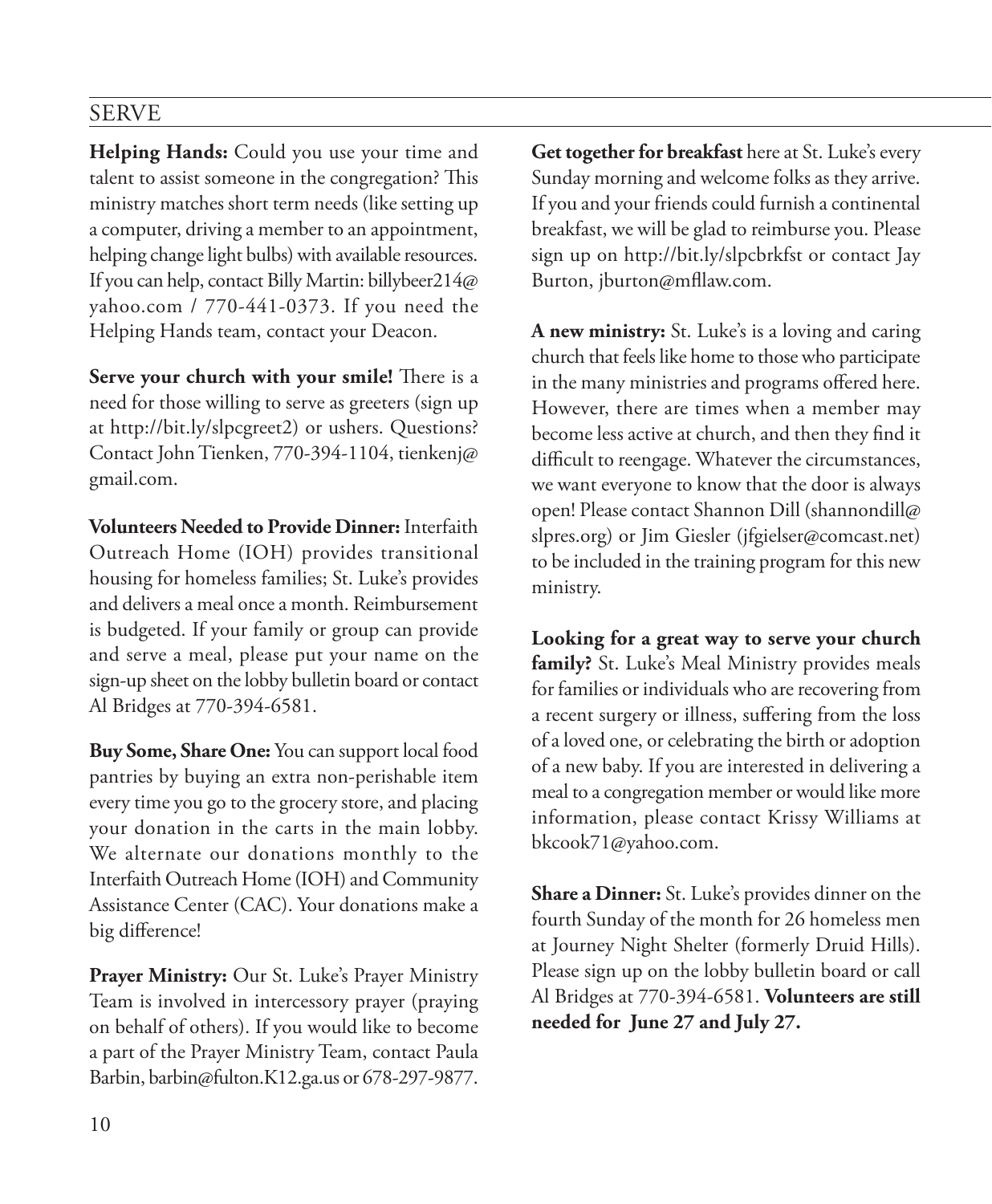**R.O.C.K. (Reaching Out Through Crocheting & Knitting):** Every Wed., 10 a.m. - noon in the Parlor. Men and women of any age and skill level are welcome to join us in making prayer shawls, layette sets, blankets, etc. for outreach projects.

# **Summer Missions**

**June 1-July 6** (any Sat.-Sat.) **• Guatemala**

Join a mission trip this summer with our partners at AIR-Guatemala. Individuals over 18 are welcome. For more info, contact Anne Hallum at ahallum@ stetson.edu. Anne and AIR staff members will meet you at the airport and handle every detail of an unforgettable week!

### **June 14-21 • Merida, Mexico**

A new partnership with Acción Ministries (friendsofaccion.org)! We need a team of 20 people who are very flexible and willing to shape our involvement with Acción for this first trip. Our mission will primarily be house building. Please contact Shannon Dill (shannondill@slpres.org) if you are interested in learning more!

# **July 17-19 • Clinton, SC**

St. Luke's is planning another summer mission trip to Thornwell Home for Children (www.thornwell. org) in Clinton, SC. This is a great way to serve, learn and grow in faith without going too far from home. All ages are welcome and there is a variety of work to do. Missionaries are responsible for a registration fee, two nights at a hotel and some meals; the total cost per person should not exceed \$200. Participating youth will have most of their expenses covered by Tartan Trot proceeds. Contact Mary Martin: mary.martin@nsn.com, 404-345-8597.



**Electronic Giving Cards** have been created by the Worship and Commitment Committees for members to place in the plates during the Offering so that electronic givers can physically participate in that part of worship. The cards are available in the back of the chapel or in the narthex of the sanctuary. St. Luke's greatly appreciates all the members (nearly 30%) who presently give online, via pre-approved bank draft, or by credit card. This helps our finance committee with a steady income flow throughout the year. We encourage even more members to consider this option. Go to our website (www.slpres.org) and click on the "Giving" tab.